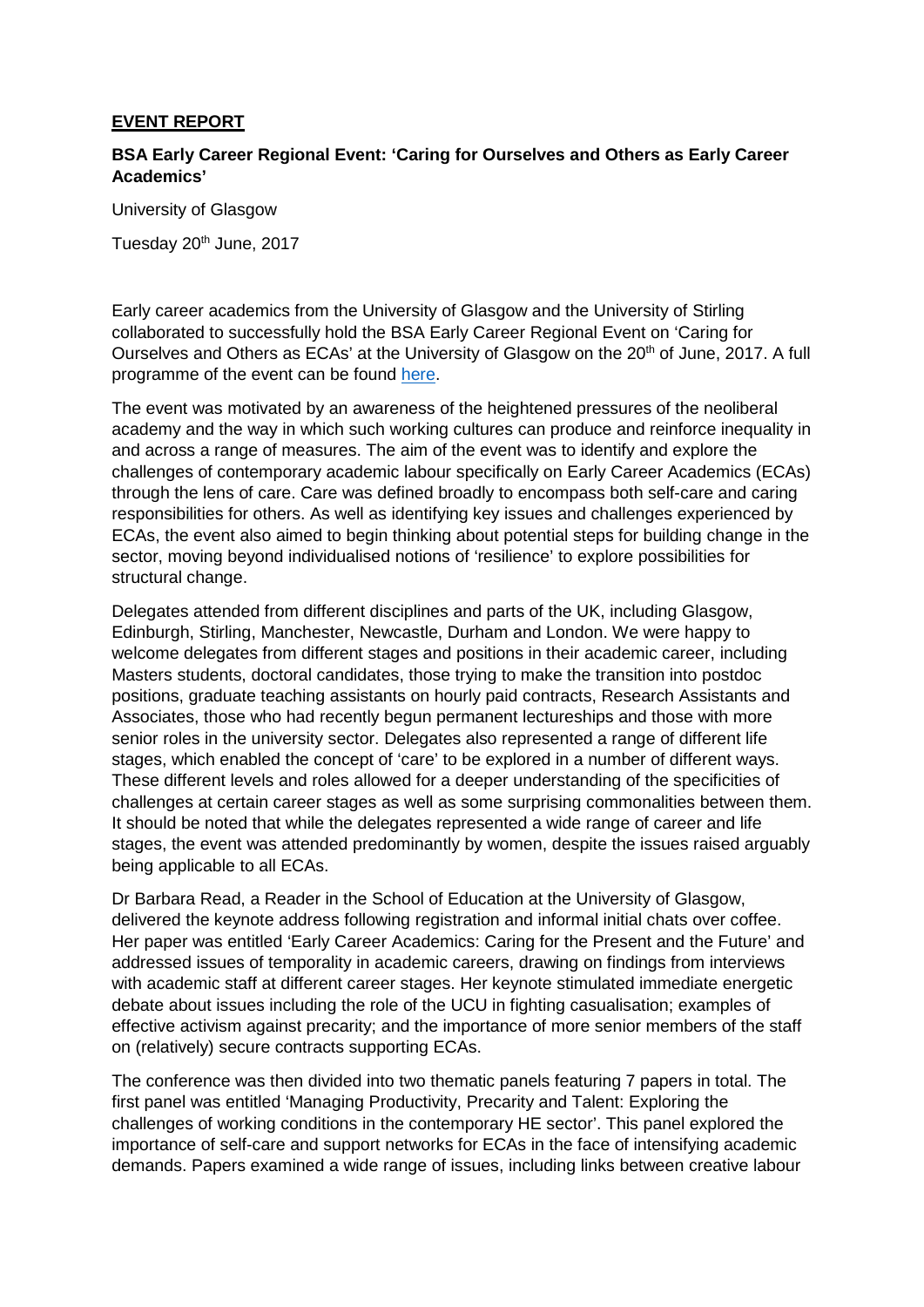and early career academic labour and the prevalence of burnout in both sectors; imposter syndrome in the academy at all levels of academic careers; the urgent need for love and care of others in a neoliberal climate that privileges heightened competition; and the (gendered) kinds of knowledge exchange that are valued by the academy. The second panel, 'Caring for Ourselves and Others', took place after lunch and interrogated further issues around care, including the theme of self-care in relation to traumatic fieldwork; the limitations and inadequacies of university (and private) counselling services and the difficulties of combining early career academic labour with caring responsibilities for others, including young children, infirmed family members and elderly parents.

Each of the panels generated lively and productive discussions about the realities of being an ECA/ECR in the contemporary moment. From the feedback gathered after the event (n=9), all described it as useful. In particular, the event was praised for offering a much needed space to discuss challenges facing ECAs, providing thought-provoking discussions, and encouraging the sharing of personal experiences. One delegate described feeling 'reassured that other women are in the same boat as me', while another stated it 'made me realise the importance of work/life balance when working in academia'. The panel sessions were also praised for being 'relevant' and 'aligned to my experiences' as an ECA.

Discussions throughout the day were rich and productive in terms of identifying specific challenges experienced by ECAs – including the financial barriers to participating in UCU votes when unemployed or on low-paid contracts; the need for institutions to support ECAs for brief periods of time following the completion of their PhDs and their transition to academic positions; the vital role of support networks in challenging isolation and notions of personal failure and the lack of adequate maternity pay. These discussions were also rich in suggestions of steps (even small steps) that could be made to improve these challenges felt by ECAs, such as institutions providing library access to PhD students for a short time after completion; practicing 'academic kindness' including reading peers' work-in-progress and peer reviewing each others' job applications; and challenging the normalisation of intense working cultures through email calming policies. Most importantly, these discussions provided a much needed sense of solidarity and support that can often be missing from the solitary nature of early careers, and from a climate in which these challenges are often silenced and thus, internalised.

The BSA held mentoring cafes over lunch where delegates could sign up to receive guidance, advice and support from more senior academics. Three delegates took part in these sessions. From feedback gathered, the mentoring cafes were a success, with all three delegates viewing them as useful. Specifically they felt it was 'useful to have one-to-one feedback', and the mentors themselves were praised for being 'attentive and empathetic', 'giving lots of ideas on how to work smarter and think of priorities'. One delegate initially hoped to talk to their mentor about family planning as an ECA, but felt their mentor was not well matched in this area. However, the session was instead spent discussing how to secure a permanent contract and, therefore, it became useful in another way. In the general feedback section of the form, one delegate commented that BSA events should 'definitely sustain the mentoring café series as it provides much needed support especially to nonaffiliated researchers'.

The event ended with a more informal roundtable discussion, thinking about potential steps for making change. Dr Susan Batchelor, Senior Lecturer in Sociology at the University of Glasgow, shared her personal and highly positive account of choosing to transition to a part time position. Her argument that there is not one way to be an academic was powerful in challenging the notion of the 'ideal researcher' – someone who is wholly devoted to their